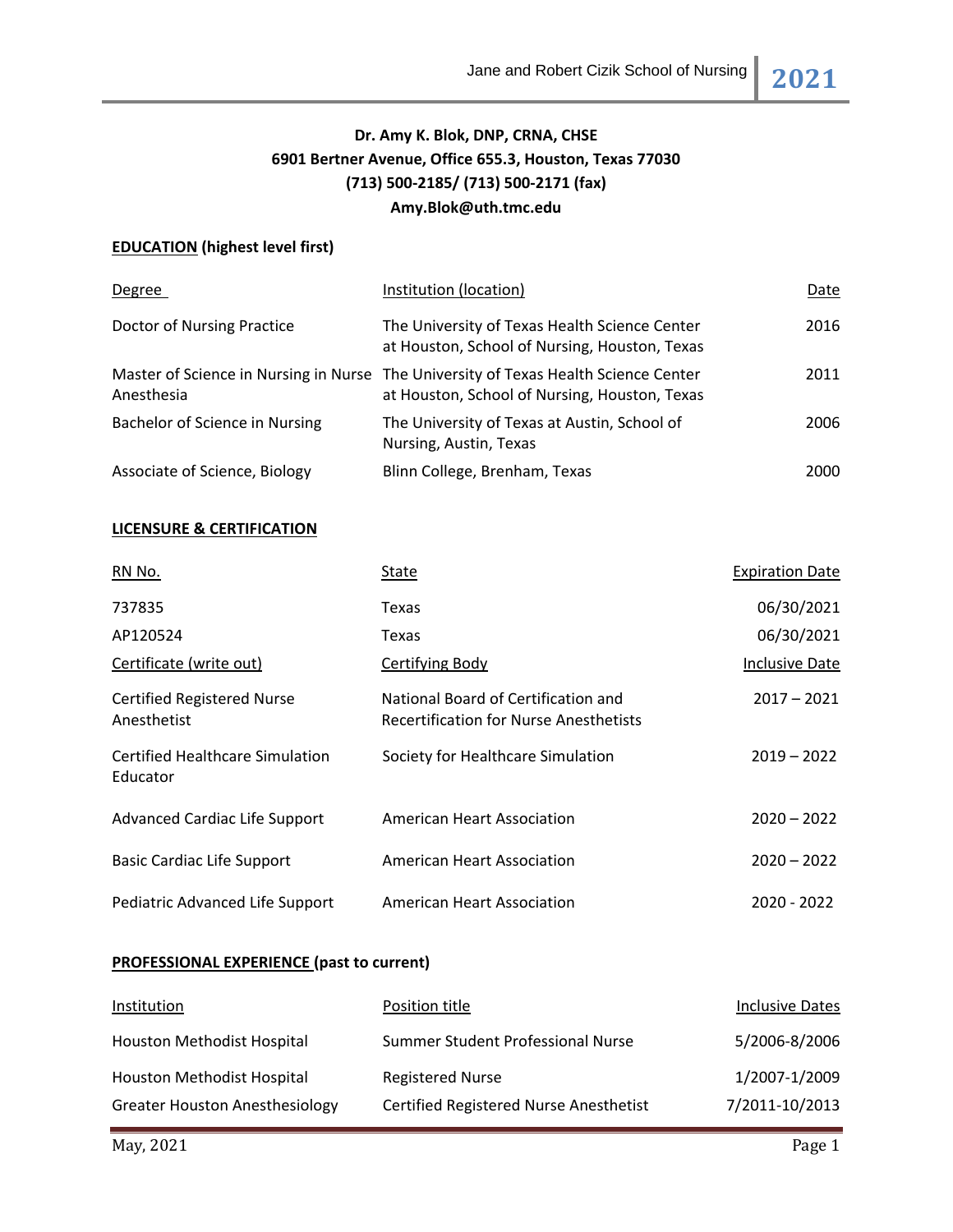| <b>Greater Houston Anesthesiology</b> | Clinical Preceptor/Clinical Coordinator       | 11/2011-10/2013 |
|---------------------------------------|-----------------------------------------------|-----------------|
| <b>Medical Anesthesia Associates</b>  | <b>Certified Registered Nurse Anesthetist</b> | 10/2013-10/2014 |
| <b>MD Anderson Cancer Center</b>      | <b>Certified Registered Nurse Anesthetist</b> | 11/2014-10/2015 |
| UTHealth, Cizik School of Nursing     | Teaching Associate, Nurse Anesthesia          | 10/2014-present |
| <b>Greater Houston Anesthesiology</b> | <b>Certified Registered Nurse Anesthetist</b> | 10/2015-9/2016  |
| U.S. Anesthesia Partners              | <b>Certified Registered Nurse Anesthetist</b> | 9/2017-present  |
|                                       |                                               |                 |

# **HONORS & AWARDS (past to current)**

| Award                                               | <b>Awarding Organization</b>  | Date             |
|-----------------------------------------------------|-------------------------------|------------------|
| President's Scholar                                 | <b>Blinn College</b>          | <b>Fall 1998</b> |
| President's Scholar                                 | <b>Blinn College</b>          | Spring 1998      |
| Phi Theta Kappa Honor Society                       | <b>Blinn College</b>          | Spring 1998      |
| President's Scholar                                 | <b>Blinn College</b>          | Spring 1999      |
| Mu Alpha Theta Math Honor Society                   | <b>Blinn College</b>          | Spring 1999      |
| <b>University Honors</b>                            | University of Texas at Austin | <b>Fall 2003</b> |
| Gamma Beta Phi                                      | University of Texas at Austin | Spring 2004      |
| <b>University Honors</b>                            | University of Texas at Austin | <b>Fall 2004</b> |
| Dwight D. Book Scholarship                          | University of Texas at Austin | <b>Fall 2004</b> |
| <b>University Honors</b>                            | University of Texas at Austin | Spring 2005      |
| <b>University Honors</b>                            | University of Texas at Austin | Fall2005         |
| Leila Tannous Endowed Scholarship<br>in Nursing     | University of Texas at Austin | <b>Fall 2005</b> |
| College Scholar                                     | University of Texas at Austin | 2005             |
| Sigma Theta Tau Honor Society                       | University of Texas at Austin | 2005             |
| <b>University Honors</b>                            | University of Texas at Austin | Spring 2006      |
| Leila Tannous Endowed Scholarship<br>in Nursing     | University of Texas at Austin | Spring 2006      |
| President's Scholar                                 | University of Texas at Austin | 2006             |
| Distinguished College Scholar                       | University of Texas at Austin | 2006             |
| Mitzi I. Dreher Endowed Presidential<br>Scholarship | University of Texas at Austin | 2006             |

# **GRANTS**

# **Research Grants (past to current)**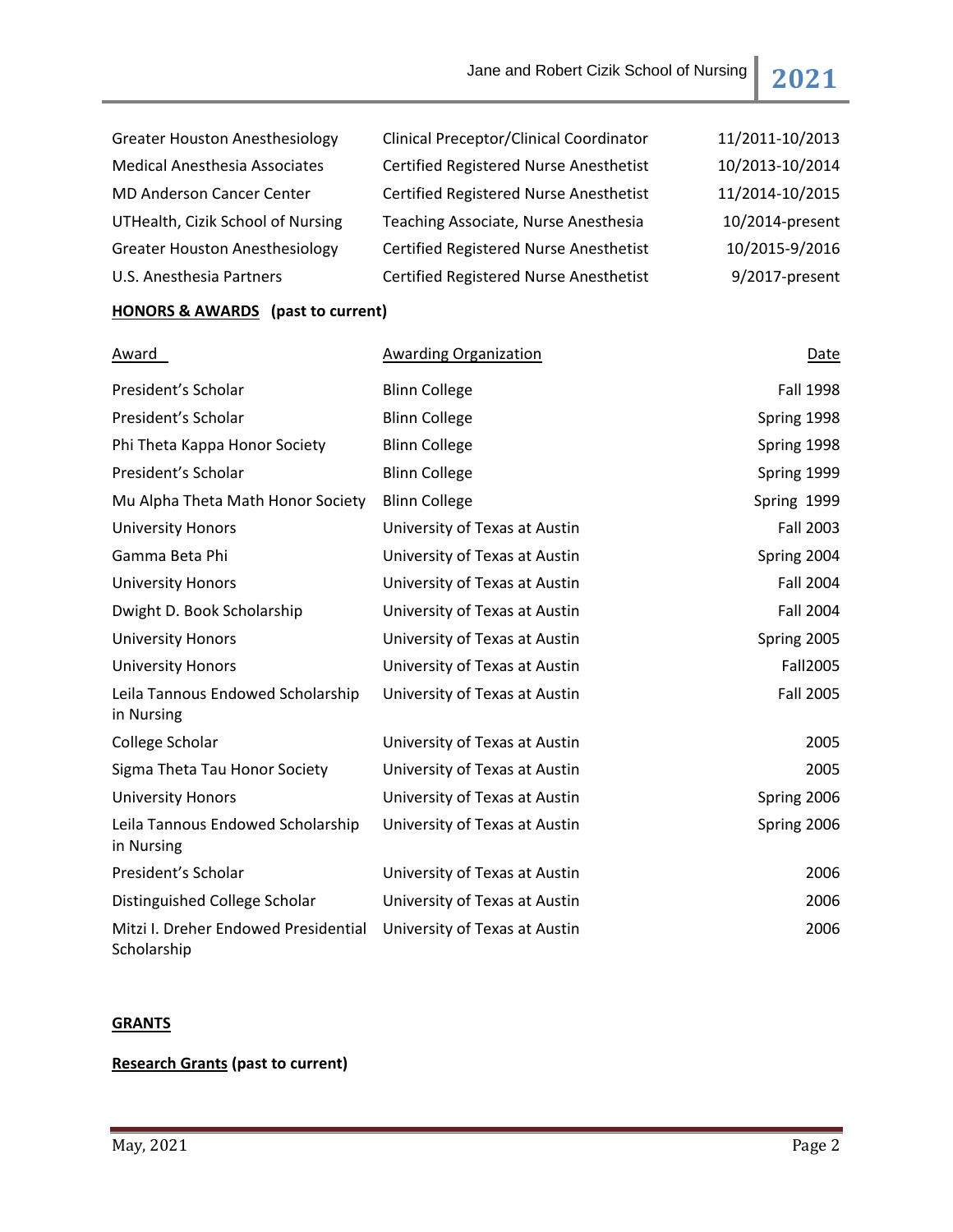Improving student nurse anesthetist's communication skills using simulated high-risk, low occurrence events, PARTNERS, Role in writing of grant as well as participating in simulation sessions and developing SNAPPI module/survey (Kristen Starnes-Ott), \$21,249.00, 2015-2017.

### **PUBLICATIONS/PRESENTATIONS**

## **Regional/State (past to current)**

- Blok, A. K. (2015, March). Speak to be heard: Improving communication through simulation. Invited presentation at the Texas Association of Nurse Anesthetists (TANA) Spring Conference, San Antonio, Texas.
- Blok, A. K. (2015, August). Death due to inadequate communication. Invited presentation at the Texas Association of Nurse Anesthetists (TANA) Fall Conference, Plano, Texas.
- Blok, A. K. (2017, November). Nurse Anesthesia Graduate Opportunities at Cizik School of Nursing. Invited presentation at Texas Woman's University School of Nursing, Houston, Texas.
- Arnaud, M**.**, Lewis, M., Dishman, D., Blok, A., & Slivinski, P. Development, Outcomes and Impacts of the UTHealth Cizik School of Nursing post-BSN to DNP Nurse Anesthesia Program: Lessons Learned from the Inaugural Cohort. The University of Texas Kenneth I. Shine, MD, Academy of Health Science Education 2019 Innovations in Health Science Education Annual Conference; Austin, TX; February 21-22, 2019. Poster presentation.
- Casilang, G., Eisa, L., Snyder, N., & Blok, A. (2020). Improving patient handoffs in the postanesthetic setting: A systematic review. Manuscript submitted for publication.

### **PROFESSIONAL SERVICE**

### **Professional Memberships**

Texas Association of Nurse Anesthetists, current

American Association of Nurse Anesthetists, current

### **Committess and Councils**

Texas Association of Nurse Anesthetists Finance Committee Member, 2017-2018

Texas Association of Nurse Anesthetists Resolutions and By-laws Committee Member, 2017-2018

Cizik School of Nursing Scholarship Committee Member, 2017-2018

Cizik School of Nursing Doctor of Nursing Practice Council Member, 2017-2018

Texas Association of Nurse Anesthetists Public Relations Committee, 2018-2019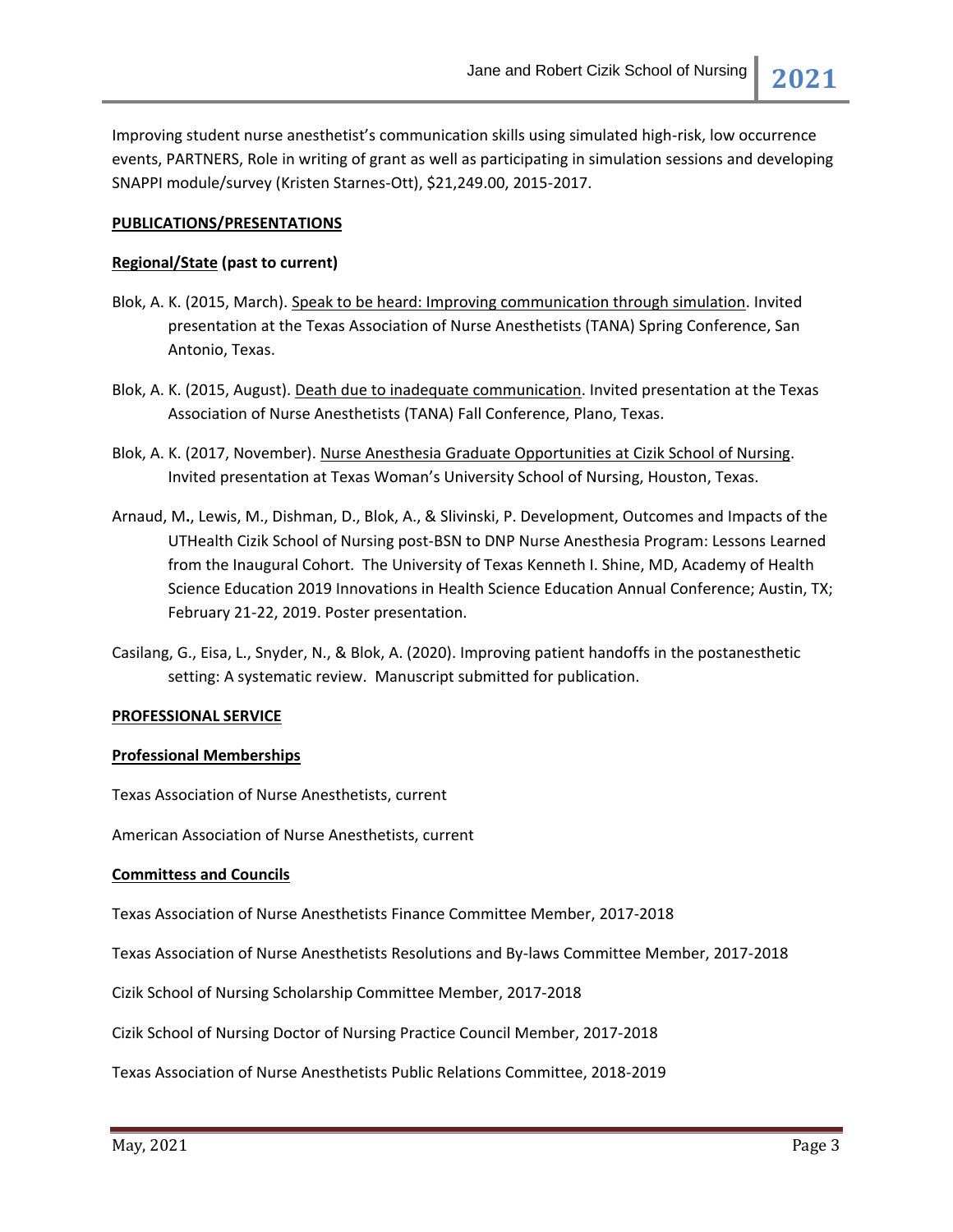Texas Association of Nurse Anesthetists Education Committee, 2018-2019 Cizik School of Nursing Scholarship Committee, 2018-2019 Cizik School of Nursing Doctor of Nursing Practice Council, 2018-2019 Cizik School of Nursing Faculty Life Council, 2019-2020 Texas Association of Nurse Anesthetists Board of Directors, 2019-2021 Cizik School of Nursing Scholarship Committee, 2019-2020 Cizik School of Nursing Doctor of Nursing Practice Council, 2019-2020 Texas Association of Nurse Anesthetists Education Committee, 2019-2020 Texas Association of Nurse Anesthetists Public Relations Committee, 2019-2020 Texas Association of Nurse Anesthetists Education Committee, 2020-2021 Texas Association of Nurse Anesthetists Government Relations Committee, 2020-2021 **OPTIONAL APPENDICES Courses Taught (past to current)**

University of Texas Health Science Center at Houston, Pharmacology and Chemistry for Nurse Anesthesia (5517B), 4 credits, lectured on selected content, Spring 2014, didactic course.

University of Texas Health Science Center at Houston, Fundamentals of Nurse Anesthesia Practice II (N5586), 6 credits, lectured on selected content, Fall 2014, didactic course.

University of Texas Health Science Center at Houston, NA Clinical Practicum I, Post-Clinical Conference (N5587), 2 credits, participated in post-conference sessions and simulation sessions, Spring 2015, didactic course.

University of Texas Health Science Center at Houston, Principles of Nurse Anesthesia (N6405), 6 credits, lectured on select content and participated in case discussions, Summer 2015, Summer 2016, Summer 2017, didactic course.

University of Texas Health Science Center at Houston, Principles of Nurse Anesthesia Lab (N6405B), 1 credit, participated in simulation lab training for students, Summer 2016, Summer 2017, didactic course.

University of Texas Health Science Center at Houston, NA Clinical Practicum II, Post-Clinical Conference (N5588), 2 credits, participated as assistant faculty in post-conference and evaluated student presentations, Summer 2015, didactic course.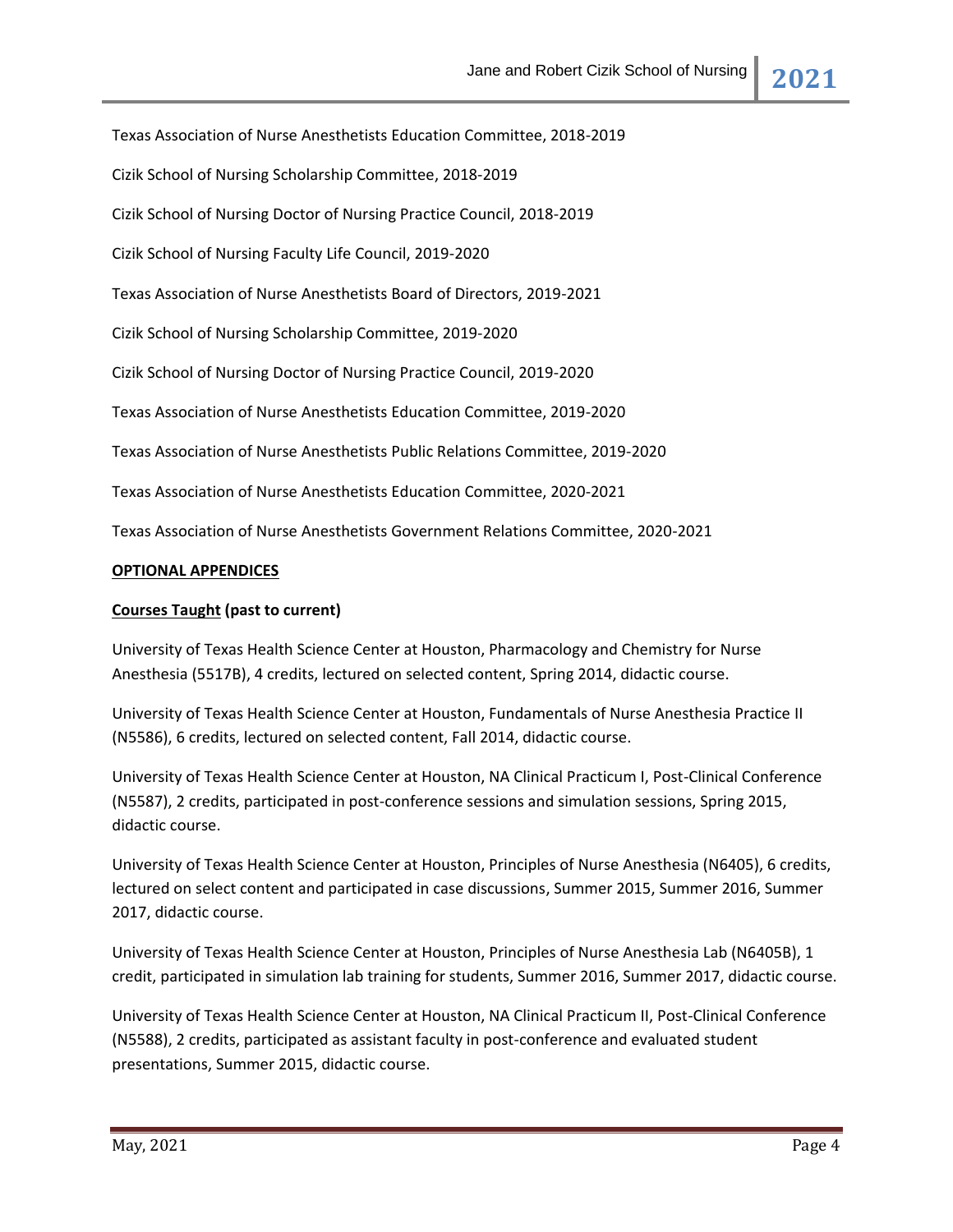University of Texas Health Science Center at Houston, Clinical Practicum Seminar, Simulation Lab (N5541), 10 credits, participated in conducting simulation lab sessions, Spring 2016, clinical course.

University of Texas Health Science Center at Houston, Seminar I, Simulation Lab (N6410), 10 credits, participated in conducting simulation lab sessions, Spring 2016, clinical course.

University of Texas Health Science Center at Houston, Advanced Fundamentals of Nurse Anesthesia Practice (N6408), 6 credits, lectured on selected content and participated in case discussions as co-lead instructor, Fall 2015, Fall 2016, didactic course.

University of Texas Health Science Center at Houston, Advanced Fundamentals of Nurse Anesthesia Practice Lab (N6408B), 1 credit, participated in simulation lab training for students, Fall 2016, didactic course.

University of Texas Health Science Center at Houston, Evidence Based Practice-Principles (N6807), 3 credits, assisted in grading student's course work as needed, Fall 2016, didactic course.

University of Texas Health Science Center at Houston, Clinical Scholarship Portfolio in Nurse Anesthesia (N6430), advised a small group of BSN-DNP students for the DNP project, graded assignments required in the course, attended presentations/posters for DNP coursework, Fall 2016, Spring 2017, Summer 2017, didactic course.

Cizik School of Nursing, Advanced Fundamentals of Nurse Anesthesia Practice (N6408), 6 credits, lectured on selected content and participated in case discussions as instructor, Fall 2017, didactic course.

Cizik School of Nursing, Advanced Fundamentals of Nurse Anesthesia Practice Lab (N6408B), 2 credits, participated in simulation lab training for students, Fall 2017, didactic course.

Cizik School of Nursing, Evidence Based Practice-Principles (N6807), 3 credits, assisted in grading student's course work as needed, Fall 2017, didactic course.

University of Texas Health Science Center at Houston, Clinical Scholarship Portfolio in Nurse Anesthesia (N6430), advised a small group of BSN-DNP students for the DNP project, graded assignments required in the course, attended presentations/posters for DNP coursework, Fall 2017, Spring 2018, Summer 2018, didactic course.

Cizik School of Nursing, Clinical Practicum Seminar, Simulation Lab (N6416), 2 credits, participated in post-conference lecture and simulation lab sessions, Spring 2018, clinical course.

Cizik School of Nursing, Advanced Pharmacology and Pharmacogenetics for Nurse Anesthesia (N6403), 4 credits, presented wellness modules required by COA, Spring 2018, didactic course.

Cizik School of Nursing, Principles of Nurse Anesthesia (N6405), 6 credits, lead faculty for lecture and content, Summer 2018, didactic course.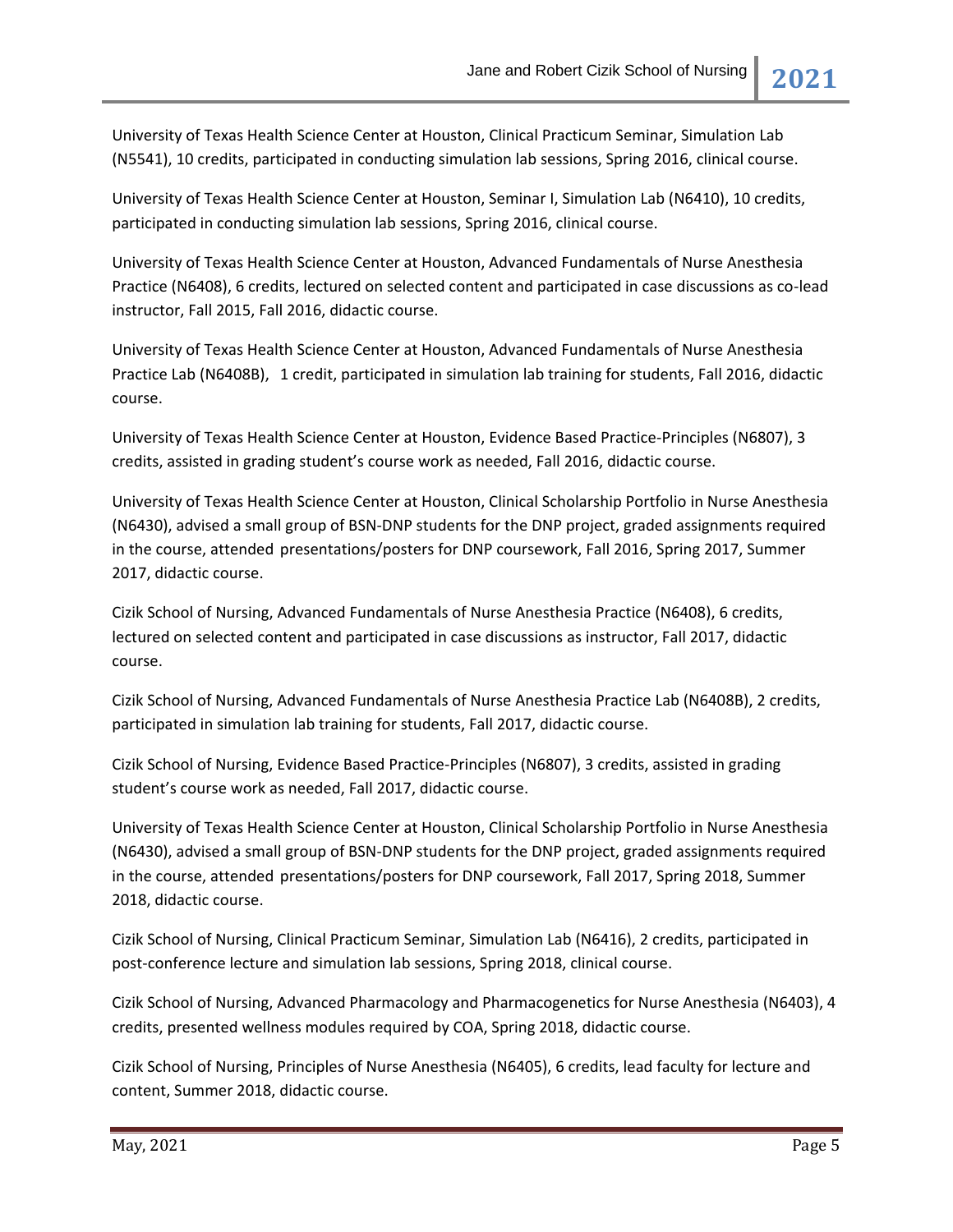University of Texas Health Science Center at Houston, Clinical Scholarship Portfolio in Nurse Anesthesia (N6430), advised a small group of BSN-DNP students for the DNP project, graded assignments required in the course, attended presentations/posters for DNP coursework, Fall 2016, Spring 2017, Summer 2017, Spring 2018, Summer 2018, Fall 2018, Spring 2019, Summer 2019, Fall 2019 didactic course.

Cizik School of Nursing, Advanced Fundamentals of Nurse Anesthesia Practice (N6408), 6 credits, lectured on selected content and participated in case discussions as instructor, Fall 2018, didactic course.

Cizik School of Nursing, Advanced Fundamentals of Nurse Anesthesia Practice Lab (N6408B), 2 credits, participated in simulation lab training for students, Fall 2018, didactic course.

Cizik School of Nursing, Evidence Based Practice-Principles (N6807), 3 credits, assisted in grading student's course work as needed, Fall 2018, didactic course.

Cizik School of Nursing, Clinical Practicum Seminar, Simulation Lab (N6416), 2 credits, participated in post-conference lecture and simulation lab sessions, Spring 2019, clinical course.

Cizik School of Nursing, Advanced Pharmacology and Pharmacogenetics for Nurse Anesthesia (N6403), 4 credits, presented wellness modules required by COA, Spring 2019, didactic course.

Cizik School of Nursing, Principles of Nurse Anesthesia (N6405), 6 credits, lead faculty for lecture and content, Summer 2019, didactic course.

Cizik School of Nursing, Seminars in Nurse Anesthesia II (N6413), 2 credits, lead faculty, Fall 2019, didactic course.

Cizik School of Nursing, Advanced Fundamentals of Nurse Anesthesia Practice (N6408), 6 credits, lectured on selected content and participated in case discussions as instructor, Fall 2019, didactic course.

Cizik School of Nursing, Clinical Practicum Seminar, Simulation Lab (N6416), 2 credits, participated in post-conference lecture and simulation lab sessions, Spring 2020, clinical course.

Cizik School of Nursing, Essentials of Nurse Anesthesia Practice (N6407), 2 credits, lead faculty for lecture and content, Spring 2020, didactic course.

Cizik School of Nursing, Advanced Pharmacology and Pharmacogenetics for Nurse Anesthesia (N6403), 4 credits, presented wellness modules required by COA, Spring 2020, didactic course.

Cizik School of Nursing, Principles of Nurse Anesthesia (N6405), 6 credits, lead faculty for lecture and content, Summer 2020, didactic course.

Cizik School of Nursing, Seminars in Nurse Anesthesia II (N6413), 2 credits, lead faculty, Fall 2020, didactic course.